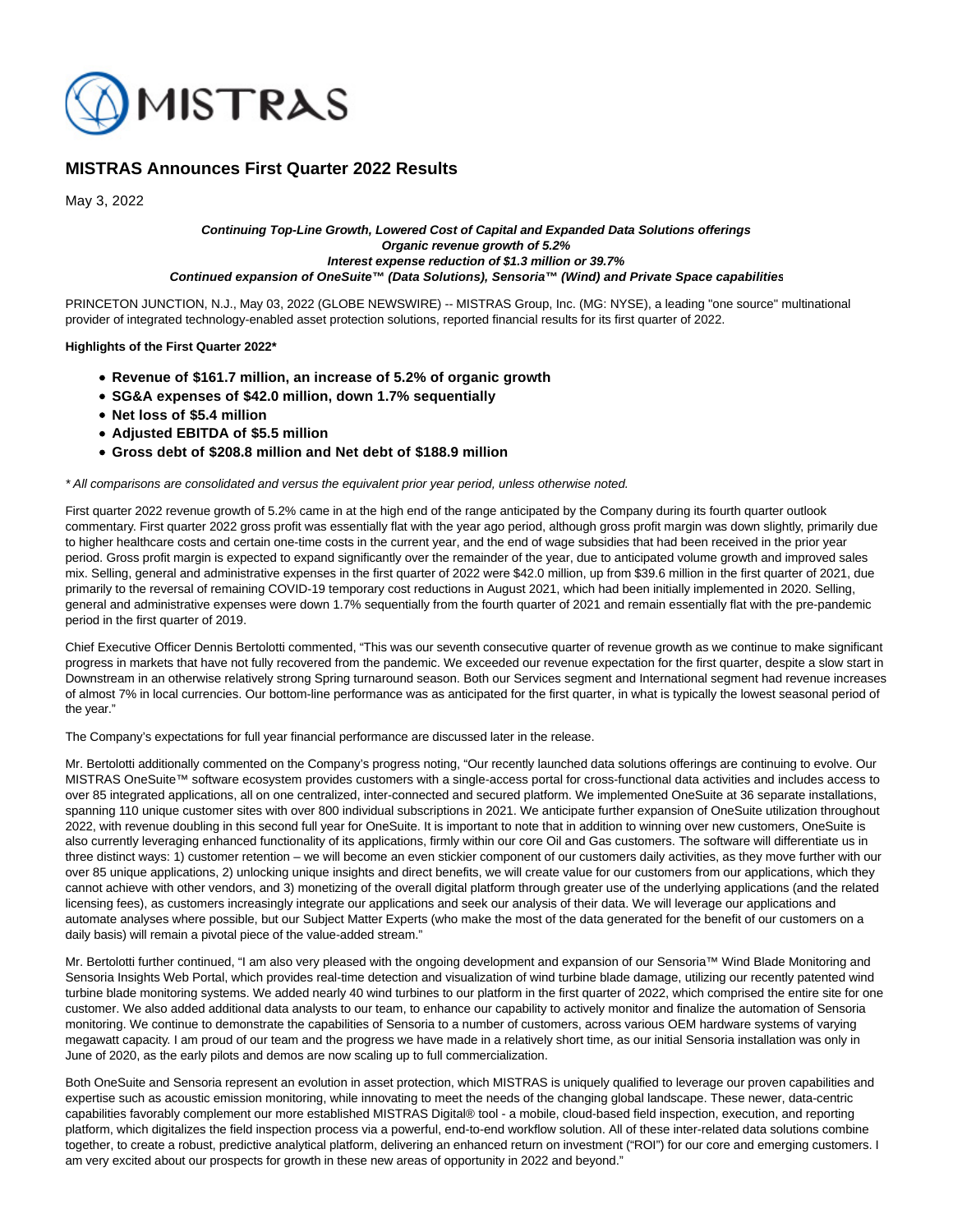Mr. Bertolotti concluded with, "I continue to be very encouraged about the strengthening market conditions in the Aerospace and Defense industry. We are hearing more optimism from metal suppliers that they expect to be sending us significant volumes of material for testing in the second half of 2022 for our Aerospace customers. In addition, I am also very excited to announce that we will be expanding our complimentary capabilities in the Aerospace and Defense market, including the private space sector. Supply chain issues are challenging our customers' logistics, and we are responding by building more extensive capabilities to better serve these supply chain issues. One example of this is our facility in Georgia, where in partnership with a customer, we are installing machining capability, taking on additional adjacent operations and emulating what we achieved in the past for Safran at our facility in Le Creusot, France. Solving customers' ever evolving needs is an area where MISTRAS continues to demonstrate operational excellence and value-added performance."

#### Performance by certain Segments:

**Services** segment first quarter revenue was \$132.9 million, up 7.0% from \$124.3 million in the prior year quarter. Revenues continue to reflect recovery in the Energy markets. For the first quarter, gross profit was \$30.5 million, compared to \$31.1 million in the prior year. Gross profit margin was 23.0% for the first quarter of 2022, compared to 25.0% in the first quarter of 2022. This decrease of 200 basis points was due to primarily to higher healthcare costs in the US and certain one-time costs in the current year, and the end of wage subsidies received in Canada which had been received in the prior year period.

**International** segment first quarter revenues were \$28.1 million, up 1.8% from \$27.6 million in the prior year quarter but up 7.5% in local currencies before foreign currency translation, which represents organic growth; in part, due to increased opportunities in a recovering aerospace market. International segment first quarter gross profit margin was 29.1%, compared to 27.6% in the prior year, a 150-basis point improvement attributable to a favorable sales mix.

The Company generated a net loss of \$5.4 million in the first quarter of 2022, consistent with the net loss of \$5.4 million in the prior year. Adjusted EBITDA was \$5.5 million in the first quarter of 2022 compared to \$7.0 million in the prior year.

## **Cash Flow and Balance Sheet**

The Company's net cash from operating activities was negative \$5.4 million for the first quarter of 2022, compared to \$3.1 million in prior year. Free cash flow was negative \$8.6 million for the first quarter of 2022, compared to negative \$1.2 million in the prior year. The Company did build up significant net working capital during the first quarter of 2022, particularly extended days sales outstanding which resulted in an increase in accounts receivable, but it does expect to generate significant cash flow throughout the remainder of 2022. The first quarter is typically the lowest seasonal period of the year.

The Company's net debt (total debt less cash and cash equivalents) was \$188.9 million as of March 31, 2022, compared to \$178.5 million as of December 31, 2021. Gross debt increased by \$6.2 million during the quarter ended March 31, 2022, from \$202.6 million at the end of 2021 to \$208.8 million as of March 31, 2022.

### **Outlook**

The Company's business has been recovering from the low level of demand experienced in the second quarter of 2020, when the effect of COVID-19 peaked. Energy prices and demand have improved from that time, the Company's end markets are rebounding to pre-pandemic levels. The Company's second largest market Aerospace and Defense, particularly the commercial sector, had been lagging other end market recoveries, although an accelerated improvement is anticipated in commercial Aerospace in the second half of 2022. Accordingly, for the full year 2022, the Company expects to grow revenue to between \$695 and \$715 million, which should generate Adjusted EBITDA between \$65 to \$69 million. The Company's free cash flow is expected to be between \$27 to \$30 million. Given strong energy markets, improving commercial aerospace demand, robust industrial manufacturing and rapidly developing Data Solutions, the Company is confident in achieving its outlook projections.

## **Conference Call**

In connection with this release MISTRAS will hold a conference call on May 4, 2022, at 9:00 a.m. (Eastern). The webcast can be accessed on MISTRAS' Website[, www.mistrasgroup.com.](https://www.globenewswire.com/Tracker?data=KgD54KMTQbdyEMr8k3mk-GDX5p8DFK9aMOXko9D5H0iQZPi-ddEK8kEdptnz-6oMVjNr0Eal3vgNgK7Tc6uyAySALgsoYi21Y0vwVQzbsFQ=) Individuals in the U.S. wishing to participate in the conference call by phone may dial 1-844-832-7227 and use confirmation code 4135548 when prompted. The International dial-in number is 1-224-633-1529. Those who wish to listen to the call later can access an archived copy of the conference call at the MISTRAS Website.

#### **About MISTRAS Group, Inc. - One Source for Asset Protection Solutions®**

MISTRAS Group, Inc. (NYSE: MG) is a leading "one source" multinational provider of integrated technology-enabled asset protection solutions, helping to maximize the safety and operational uptime for civilization's most critical industrial and civil assets.

Backed by an innovative, data-driven asset protection portfolio, proprietary technologies, and decades-long legacy of industry leadership, MISTRAS leads clients in the oil and gas, aerospace and defense, power generation, civil infrastructure, and manufacturing industries towards achieving and maintaining operational excellence. By supporting these organizations that help fuel our vehicles and power our society; inspecting components that are trusted for commercial, defense, and space craft; and building real-time monitoring equipment to enable safe travel across bridges, MISTRAS helps the world at large.

MISTRAS enhances value for its clients by integrating asset protection throughout supply chains and centralizing integrity data through a suite of Industrial IoT-connected digital software and monitoring solutions. The company's core capabilities also include non-destructive testing ("NDT") field inspections enhanced by advanced robotics, laboratory quality control and assurance testing, sensing technologies and NDT equipment, asset and mechanical integrity engineering services, and light mechanical maintenance and access services.

For more information about how MISTRAS helps protect civilization's critical infrastructure, visit [www.mistrasgroup.com o](http://www.mistrasgroup.com/)r contact Nestor S. Makarigakis, Group Vice President of Marketing at marcom@mistrasgroup.com.

#### **Forward-Looking and Cautionary Statements**

Certain statements made in this press release are "forward-looking statements" about MISTRAS' financial results and estimates, products and services, business model, strategy, growth opportunities, profitability and competitive position, and other matters. These forward-looking statements generally use words such as "future," "possible," "potential," "targeted," "anticipate," "believe," "estimate," "expect," "intend," "plan," "predict," "project," "will," "may," "should," "could," "would" and other similar words and phrases. Such statements are not guarantees of future performance or results, and will not necessarily be accurate indications of the times at, or by which, such performance or results will be achieved, if at all. These statements are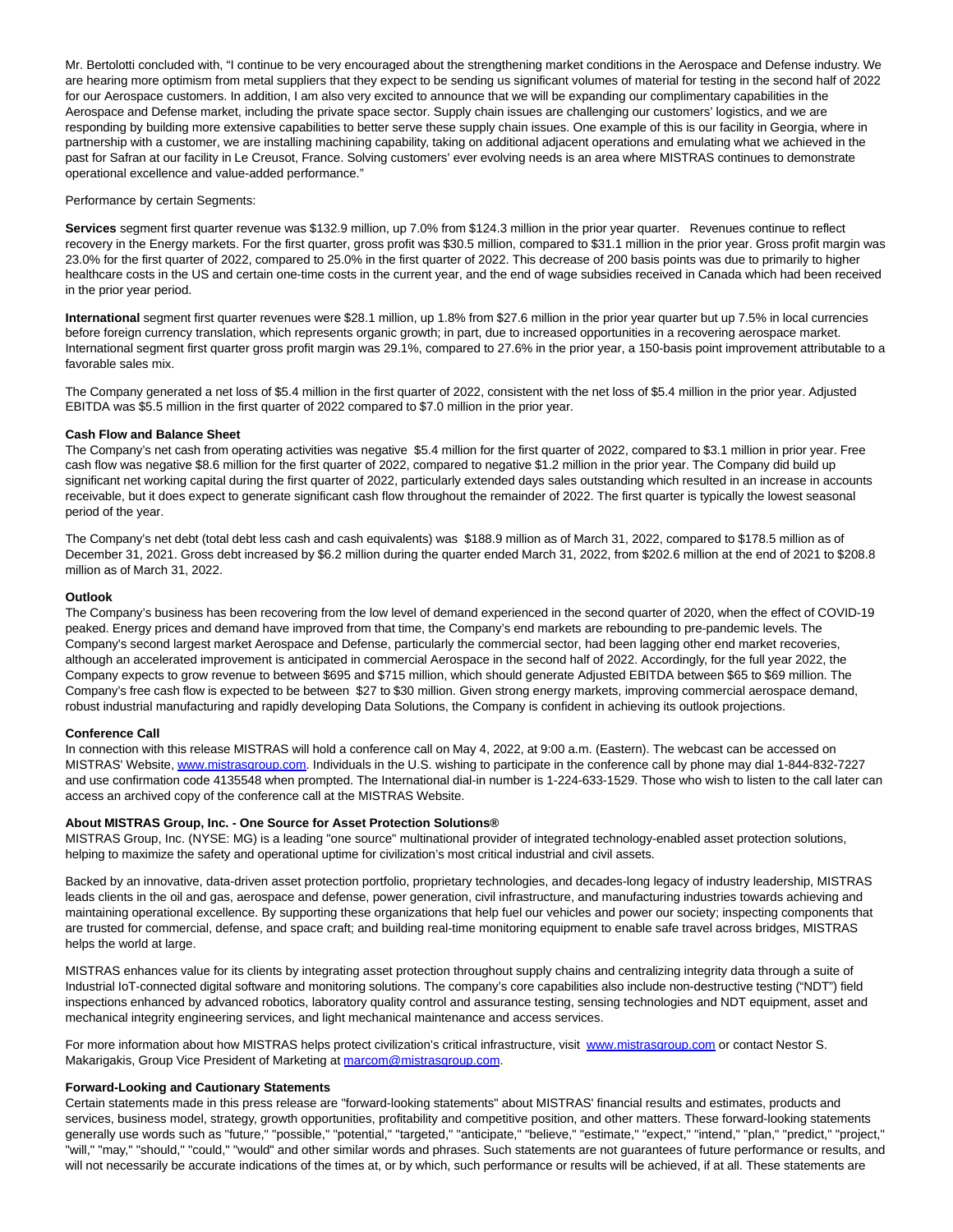subject to risks and uncertainties that could cause actual performance or results to differ materially from those expressed in these statements. A list, description and discussion of these and other risks and uncertainties can be found in the "Risk Factors" section of the Company's 2021 Annual Report on Form 10-K dated March 14, 2022, as updated by our reports on Form 10-Q and Form 8-K. The forward-looking statements are made as of the date hereof, and MISTRAS undertakes no obligation to update such statements as a result of new information, future events or otherwise.

## **Use of Non-GAAP Measures**

In addition to financial information prepared in accordance with generally accepted accounting principles in the U.S. (GAAP), this press release also contains adjusted financial measures that we believe provide investors and management with supplemental information relating to operating performance and trends that facilitate comparisons between periods and with respect to projected information. The term "Adjusted EBITDA" used in this release is a financial measurement not calculated in accordance with GAAP and is defined as net income attributable to MISTRAS Group, Inc. plus: interest expense, provision for income taxes, depreciation and amortization, share-based compensation expense and certain acquisition related costs (including transaction due diligence costs and adjustments to the fair value of contingent consideration), foreign exchange (gain) loss, non-cash impairment charges and, if applicable, certain additional special items which are noted. A reconciliation of Adjusted EBITDA to a financial measurement under GAAP is set forth in a table attached to this press release. The Company also uses the term "net debt", a non-GAAP measurement defined as the sum of the current and long-term portions of long-term debt, less cash and cash equivalents and the term "free cash flow", a non-GAAP measurement the Company defines as cash provided by operating activities less capital expenditures (which is classified as an investing activity). A reconciliation of these non-GAAP financial measurements to GAAP are also set forth in tables attached to this press release. In the tables attached is also a table reconciling "Segment and Total Company Income (Loss) from operations (GAAP) to Income (Loss) before special items (non-GAAP)", "Net Income (Loss) (GAAP)" to "Net Income (Loss) Excluding Special Items (non-GAAP)", and "Diluted EPS (GAAP)" to "Diluted EPS Excluding Special Items (non-GAAP)" which reconciles the non-GAAP amount to a GAAP measurement.

## **Media Contact:**

Nestor S. Makarigakis Group Vice President of Marketing [marcom@mistrasgroup.com](https://www.globenewswire.com/Tracker?data=af46q8YOtKc8TpYktHrD_rPMIlxPaHPTaJJCNGIShIACM5nId-IZG88IliNhjEeHOXy9Xo1_WEM3es5fvCtdxAUKPIMTDEs1e2s5fx7wp6A=) 1 (609) 716-4000

## **Mistras Group, Inc. and Subsidiaries**

**Unaudited Condensed Consolidated Balance Sheets**

(in thousands, except share and per share data)

| March 31, 2022                                                                                                            |             | December 31, 2021 |               |
|---------------------------------------------------------------------------------------------------------------------------|-------------|-------------------|---------------|
| <b>ASSETS</b>                                                                                                             | (unaudited) |                   |               |
| <b>Current Assets</b>                                                                                                     |             |                   |               |
| Cash and cash equivalents                                                                                                 | \$          | 19,921            | \$<br>24,110  |
| Accounts receivable, net                                                                                                  |             | 127,085           | 109,511       |
| Inventories                                                                                                               |             | 12,589            | 12,686        |
| Prepaid expenses and other current assets                                                                                 |             | 11,709            | 15,031        |
| Total current assets                                                                                                      |             | 171,304           | 161,338       |
| Property, plant and equipment, net                                                                                        |             | 83,689            | 86,578        |
| Intangible assets, net                                                                                                    |             | 57,479            | 59,381        |
| Goodwill                                                                                                                  |             | 206,409           | 205,439       |
| Deferred income taxes                                                                                                     |             | 2,225             | 2,174         |
| Other assets                                                                                                              |             | 47,122            | 47,285        |
| <b>Total assets</b>                                                                                                       | \$          | 568,228           | \$<br>562,195 |
| <b>LIABILITIES AND EQUITY</b>                                                                                             |             |                   |               |
| <b>Current Liabilities</b>                                                                                                |             |                   |               |
| Accounts payable                                                                                                          | \$          | 12,422            | \$<br>12,870  |
| Accrued expenses and other current liabilities                                                                            |             | 87,466            | 83,863        |
| Current portion of long-term debt                                                                                         |             | 21,336            | 20,162        |
| Current portion of finance lease obligations                                                                              |             | 3,775             | 3,765         |
| Income taxes payable                                                                                                      |             | 1,216             | 755           |
| <b>Total current liabilities</b>                                                                                          |             | 126,215           | 121,415       |
| Long-term debt, net of current portion                                                                                    |             | 187,478           | 182,403       |
| Obligations under finance leases, net of current portion                                                                  |             | 9,552             | 9,752         |
| Deferred income taxes                                                                                                     |             | 8,661             | 8,385         |
| Other long-term liabilities                                                                                               |             | 39,237            | 39,328        |
| <b>Total liabilities</b>                                                                                                  |             | 371,143           | 361,283       |
| Commitments and contingencies                                                                                             |             |                   |               |
| Equity                                                                                                                    |             |                   |               |
| Preferred stock, 10,000,000 shares authorized                                                                             |             |                   |               |
| Common stock, \$0.01 par value, 200,000,000 shares authorized, 29,720,443 and 29,546,263<br>shares issued and outstanding |             | 297               | 295           |
| Additional paid-in capital                                                                                                |             | 239,656           | 238,687       |
| <b>Accumulated Deficit</b>                                                                                                |             | (23, 351)         | (17,988)      |
| Accumulated other comprehensive loss                                                                                      |             | (19,756)          | (20, 311)     |
| Total Mistras Group, Inc. stockholders' equity                                                                            |             | 196,846           | 200,683       |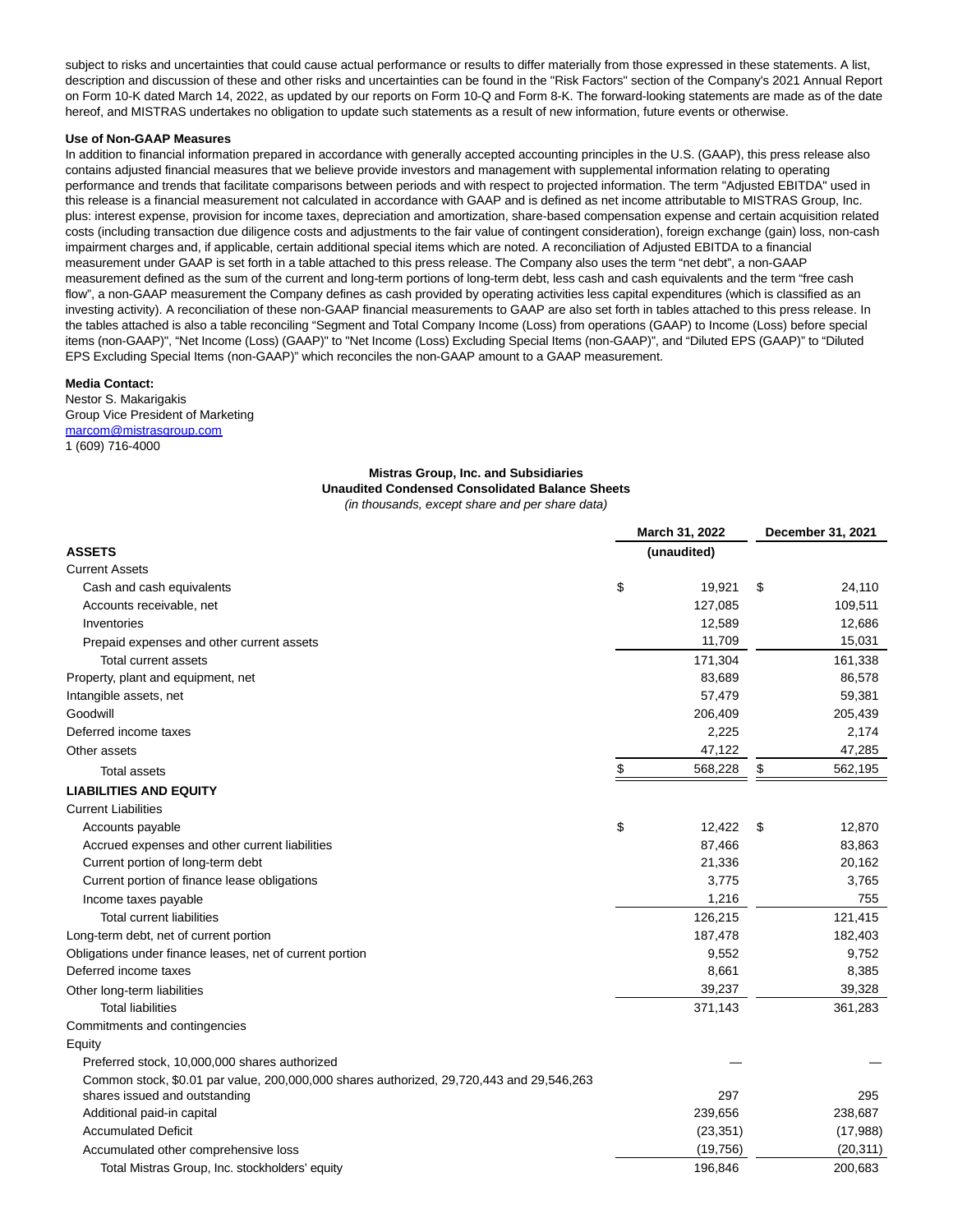| Noncontrolling interests     | 239     | 229     |
|------------------------------|---------|---------|
| Total equity                 | 197.085 | 200.912 |
| Total liabilities and equity | 568.228 | 562,195 |

## **Mistras Group, Inc. and Subsidiaries Unaudited Condensed Consolidated Statements of Loss** (in thousands, except per share data)

|                                                                         | Three months ended March 31, |          |      |          |
|-------------------------------------------------------------------------|------------------------------|----------|------|----------|
|                                                                         |                              | 2022     |      | 2021     |
| Revenue                                                                 | \$                           | 161,662  | \$   | 153,735  |
| Cost of revenue                                                         |                              | 115,758  |      | 108,243  |
| Depreciation                                                            |                              | 6,012    |      | 5,491    |
| <b>Gross profit</b>                                                     |                              | 39,892   |      | 40,001   |
| Selling, general and administrative expenses                            |                              | 42,036   |      | 39,639   |
| Legal settlement and insurance recoveries, net                          |                              | (841)    |      | 1,030    |
| Research and engineering                                                |                              | 551      |      | 727      |
| Depreciation and amortization                                           |                              | 2,795    |      | 3,074    |
| Acquisition-related expense                                             |                              | 49       |      | 277      |
| Loss from operations                                                    |                              | (4,698)  |      | (4,746)  |
| Interest expense                                                        |                              | 1,938    |      | 3,213    |
| Loss before benefit for income taxes                                    |                              | (6,636)  |      | (7,959)  |
| Benefit for income taxes                                                |                              | (1, 283) |      | (2,600)  |
| <b>Net Loss</b>                                                         |                              | (5,353)  |      | (5,359)  |
| Less: net income attributable to noncontrolling interests, net of taxes |                              | 10       |      | 3        |
| Net Loss attributable to Mistras Group, Inc.                            |                              | (5, 363) | \$   | (5, 362) |
| Loss per common share:                                                  |                              |          |      |          |
| Basic                                                                   | \$                           | (0.18)   | \$   | (0.18)   |
| <b>Diluted</b>                                                          | \$                           | (0.18)   | - \$ | (0.18)   |
| Weighted-average common shares outstanding:                             |                              |          |      |          |
| Basic                                                                   |                              | 29,634   |      | 29,425   |
| <b>Diluted</b>                                                          |                              | 29,634   |      | 29,425   |

# **Mistras Group, Inc. and Subsidiaries Unaudited Operating Data by Segment**

(in thousands)

|                             | Three months ended March 31, |  |          |  |
|-----------------------------|------------------------------|--|----------|--|
|                             | 2022                         |  | 2021     |  |
| <b>Revenues</b>             |                              |  |          |  |
| Services                    | \$<br>132,946                |  | 124,298  |  |
| International               | 28,138                       |  | 27,648   |  |
| <b>Products and Systems</b> | 2,936                        |  | 2,988    |  |
| Corporate and eliminations  | (2,358)                      |  | (1, 199) |  |
|                             | 161,662                      |  | 153,735  |  |

|                             | Three months ended March 31, |   |        |  |
|-----------------------------|------------------------------|---|--------|--|
|                             | 2022                         |   | 2021   |  |
| <b>Gross profit</b>         |                              |   |        |  |
| Services                    | \$<br>30,526                 | S | 31,076 |  |
| International               | 8,190                        |   | 7,625  |  |
| <b>Products and Systems</b> | 1,168                        |   | 1,281  |  |
| Corporate and eliminations  | 8                            |   | 19     |  |
|                             | 39,892                       |   | 40,001 |  |

## **Mistras Group, Inc. and Subsidiaries Unaudited Revenues by Category** (in thousands)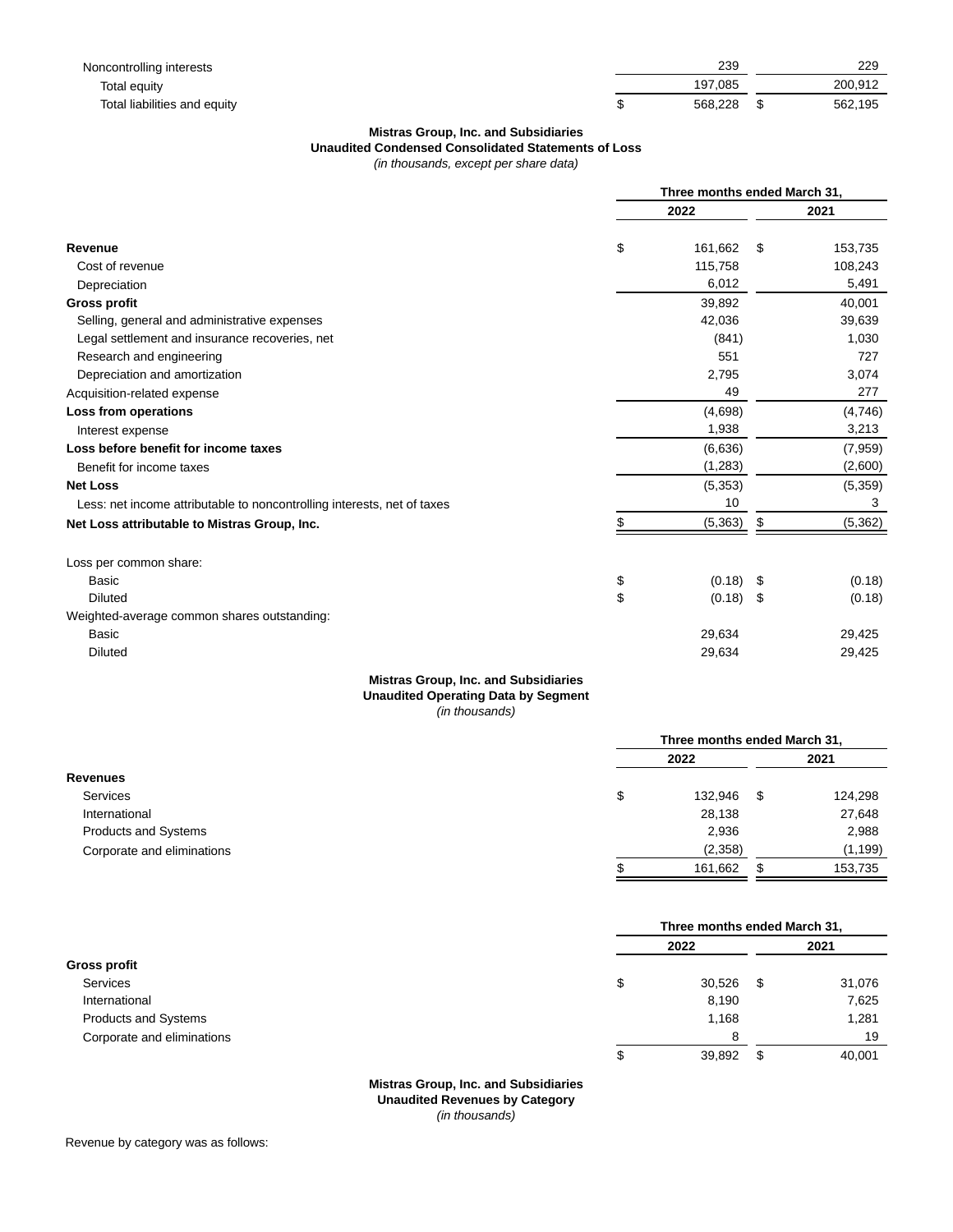| Three Months Ended March 31, 2022      | <b>Services</b> | <b>International</b> | <b>Products</b> | Corp/Elim | <b>Total</b> |
|----------------------------------------|-----------------|----------------------|-----------------|-----------|--------------|
| Oil & Gas                              | 86.613          | 7.572                | 38              |           | 94,223       |
| Aerospace & Defense                    | 15,022          | 4.940                | 108             |           | 20,070       |
| Industrials                            | 9.007           | 5,528                | 502             |           | 15,037       |
| Power generation & Transmission        | 3.822           | 2,562                | 845             |           | 7.229        |
| <b>Other Process Industries</b>        | 10.293          | 3.518                |                 |           | 13,812       |
| Infrastructure, Research & Engineering | 2.506           | 2.039                | 897             |           | 5,442        |
| Petrochemical                          | 3.045           | 78                   |                 |           | 3,123        |
| Other                                  | 2,638           | 1,901                | 545             | (2,358)   | 2,726        |
| Total                                  | 132.946         | 28.138               | 2.936           | (2,358)   | 161.662      |

| Three Months Ended March 31, 2021      | <b>Services</b> | <b>International</b> | <b>Products</b> | Corp/Elim | <b>Total</b> |
|----------------------------------------|-----------------|----------------------|-----------------|-----------|--------------|
| Oil & Gas                              | 79.220          | 7.936                | 56              |           | 87,212       |
| Aerospace & Defense                    | 11.823          | 4,317                | 35              |           | 16,175       |
| Industrials                            | 8.819           | 4.849                | 327             |           | 13,995       |
| Power generation & Transmission        | 5.534           | 1.978                | 759             |           | 8.271        |
| <b>Other Process Industries</b>        | 7.856           | 2,912                | 9               |           | 10,777       |
| Infrastructure, Research & Engineering | 3.169           | 3.756                | 1.144           |           | 8.069        |
| Petrochemical                          | 5.464           | 72                   |                 |           | 5,536        |
| Other                                  | 2,413           | 1,828                | 658             | (1, 199)  | 3,700        |
| Total                                  | 124.298         | 27.648               | 2.988           | (1, 199)  | 153.735      |

Revenue by Oil & Gas Sub-category was as follows:

|                     |                   | Three months ended March 31, |  |  |  |  |
|---------------------|-------------------|------------------------------|--|--|--|--|
|                     | 2022              | 2021                         |  |  |  |  |
|                     | (\$ in thousands) |                              |  |  |  |  |
| Oil and Gas Revenue |                   |                              |  |  |  |  |
| Upstream            | 41,665            | 33,926                       |  |  |  |  |
| Midstream           | 24,907            | 22,438                       |  |  |  |  |
| Downstream          | 27,651            | 30,848                       |  |  |  |  |
| Total               | 94,223            | 87,212                       |  |  |  |  |

## **Mistras Group, Inc. and Subsidiaries**

#### **Unaudited Reconciliation of Segment and Total Company Income (Loss) from Operations (GAAP) to Income (Loss) from Operations before Special Items (non-GAAP)**

(in thousands)

|                                                               | Three months ended March 31, |          |    |          |
|---------------------------------------------------------------|------------------------------|----------|----|----------|
|                                                               |                              | 2022     |    | 2021     |
| Services:                                                     |                              |          |    |          |
| Income from operations (GAAP)                                 | \$                           | 3,761    | S  | 4,548    |
| Reorganization and other costs                                |                              | 27       |    | 71       |
| Legal settlement and insurance recoveries, net                |                              | (841)    |    | 1,650    |
| Acquisition-related expense, net                              |                              | 44       |    | 243      |
| Income before special items (non-GAAP)                        | \$                           | 2,991    | \$ | 6,512    |
| International:                                                |                              |          |    |          |
| Income (Loss) from operations (GAAP)                          | \$                           | 284      | \$ | (820)    |
| Reorganization and other costs                                |                              | 87       |    | 96       |
| Income (Loss) from operations before special items (non-GAAP) | \$                           | 371      | \$ | (724)    |
| <b>Products and Systems:</b>                                  |                              |          |    |          |
| Loss from operations (GAAP)                                   | \$                           | (582)    | S. | (581)    |
| Reorganization and other costs                                |                              |          |    | 27       |
| Loss from operations before special items (non-GAAP)          | \$                           | (582)    | \$ | (554)    |
| <b>Corporate and Eliminations:</b>                            |                              |          |    |          |
| Loss from operations (GAAP)                                   | \$                           | (8, 161) | \$ | (7,893)  |
| Legal settlement and insurance recoveries, net                |                              |          |    | (620)    |
| Acquisition-related expense, net                              |                              | 5        |    | 34       |
| Loss from operations before special items (non-GAAP)          | \$                           | (8, 156) | \$ | (8, 479) |
| <b>Total Company:</b>                                         |                              |          |    |          |
| Loss from operations (GAAP)                                   | \$                           | (4,698)  | S  | (4,746)  |
| Reorganization and other costs                                |                              | 114      |    | 194      |
|                                                               |                              |          |    |          |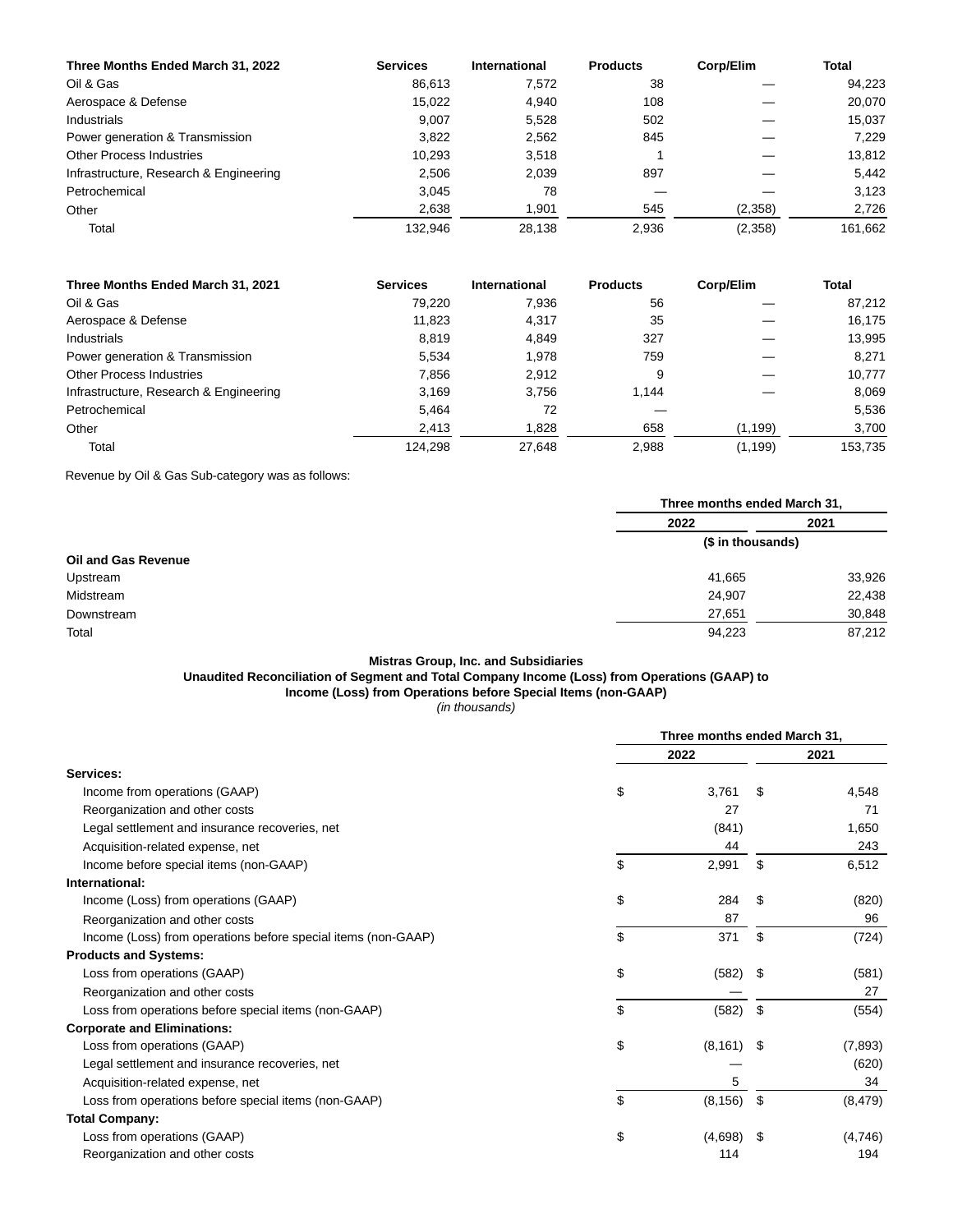| Legal settlement and insurance recoveries, net       | (841    | 1.030   |
|------------------------------------------------------|---------|---------|
| Acquisition-related expense, net                     | 49      |         |
| Loss from operations before special items (non-GAAP) | (5.376) | (3,245) |

## **Mistras Group, Inc. and Subsidiaries Unaudited Summary Cash Flow Information** (in thousands)

|                                         | Three months ended March 31, |          |  |          |
|-----------------------------------------|------------------------------|----------|--|----------|
|                                         |                              | 2022     |  | 2021     |
| Net cash provided by (used in):         |                              |          |  |          |
| Operating activities                    | \$                           | (5,399)  |  | 3.148    |
| Investing activities                    |                              | (2,737)  |  | (4, 176) |
| Financing activities                    |                              | 4,323    |  | 435      |
| Effect of exchange rate changes on cash |                              | (376)    |  | (990)    |
| Net change in cash and cash equivalents |                              | (4, 189) |  | (1,583)  |

### **Mistras Group, Inc. and Subsidiaries**

## **Unaudited Reconciliation of Net Cash Provided by (Used in) Operating Activities (GAAP) to Free Cash Flow (non-GAAP)**

(in thousands)

|                                                            | Three months ended March 31, |         |  |         |  |
|------------------------------------------------------------|------------------------------|---------|--|---------|--|
|                                                            |                              | 2022    |  |         |  |
| Net cash provided by (used in) operating activities (GAAP) | \$                           | (5,399) |  | 3,148   |  |
| Less:                                                      |                              |         |  |         |  |
| Purchases of property, plant and equipment                 |                              | (3,061) |  | (4,003) |  |
| Purchases of intangible assets                             |                              | (151)   |  | (350)   |  |
| Free cash flow (non-GAAP)                                  |                              | (8,611) |  | (1,205) |  |

## **Mistras Group, Inc. and Subsidiaries**

**Unaudited Reconciliation of Gross Debt (GAAP) to Net Debt (non-GAAP)**

(in thousands)

|                                        | March 31, 2022 |           | December 31, 2021 |           |
|----------------------------------------|----------------|-----------|-------------------|-----------|
|                                        |                |           |                   |           |
| Current portion of long-term debt      | \$             | 21.336    |                   | 20,162    |
| Long-term debt, net of current portion |                | 187.478   |                   | 182.403   |
| Total Debt (Gross)                     |                | 208.814   |                   | 202,565   |
| Less: Cash and cash equivalents        |                | (19, 921) |                   | (24, 110) |
| <b>Total Net Debt</b>                  | S              | 188.893   |                   | 178,455   |

## **Mistras Group, Inc. and Subsidiaries**

**Unaudited Reconciliation of Net Loss (GAAP) to Adjusted EBITDA (non-GAAP)**

(in thousands)

|                                                                          | Three Months Ended March 31. |              |    |         |
|--------------------------------------------------------------------------|------------------------------|--------------|----|---------|
|                                                                          |                              | 2022         |    | 2021    |
| <b>Net Loss (GAAP)</b>                                                   | \$                           | $(5,353)$ \$ |    | (5,359) |
| Less: Net income attributable to non-controlling interests, net of taxes |                              | 10           |    | 3       |
| Net Loss attributable to Mistras Group, Inc.                             | \$                           | (5,363)      | \$ | (5,362) |
| Interest expense                                                         |                              | 1,938        |    | 3,213   |
| Benefit for income taxes                                                 |                              | (1,283)      |    | (2,600) |
| Depreciation and amortization                                            |                              | 8,807        |    | 8,565   |
| Share-based compensation expense                                         |                              | 1,515        |    | 1,262   |
| Acquisition-related expense                                              |                              | 49           |    | 277     |
| Reorganization and other related costs                                   |                              | 114          |    | 194     |
| Legal settlement and insurance recoveries, net                           |                              | (841)        |    | 1,030   |
| Foreign exchange loss                                                    |                              | 601          |    | 457     |
| <b>Adjusted EBITDA (non-GAAP)</b>                                        | \$                           | 5,537        |    | 7,036   |

**Mistras Group, Inc. and Subsidiaries**

**Unaudited Reconciliation of Net Loss (GAAP) and Diluted EPS (GAAP) to**